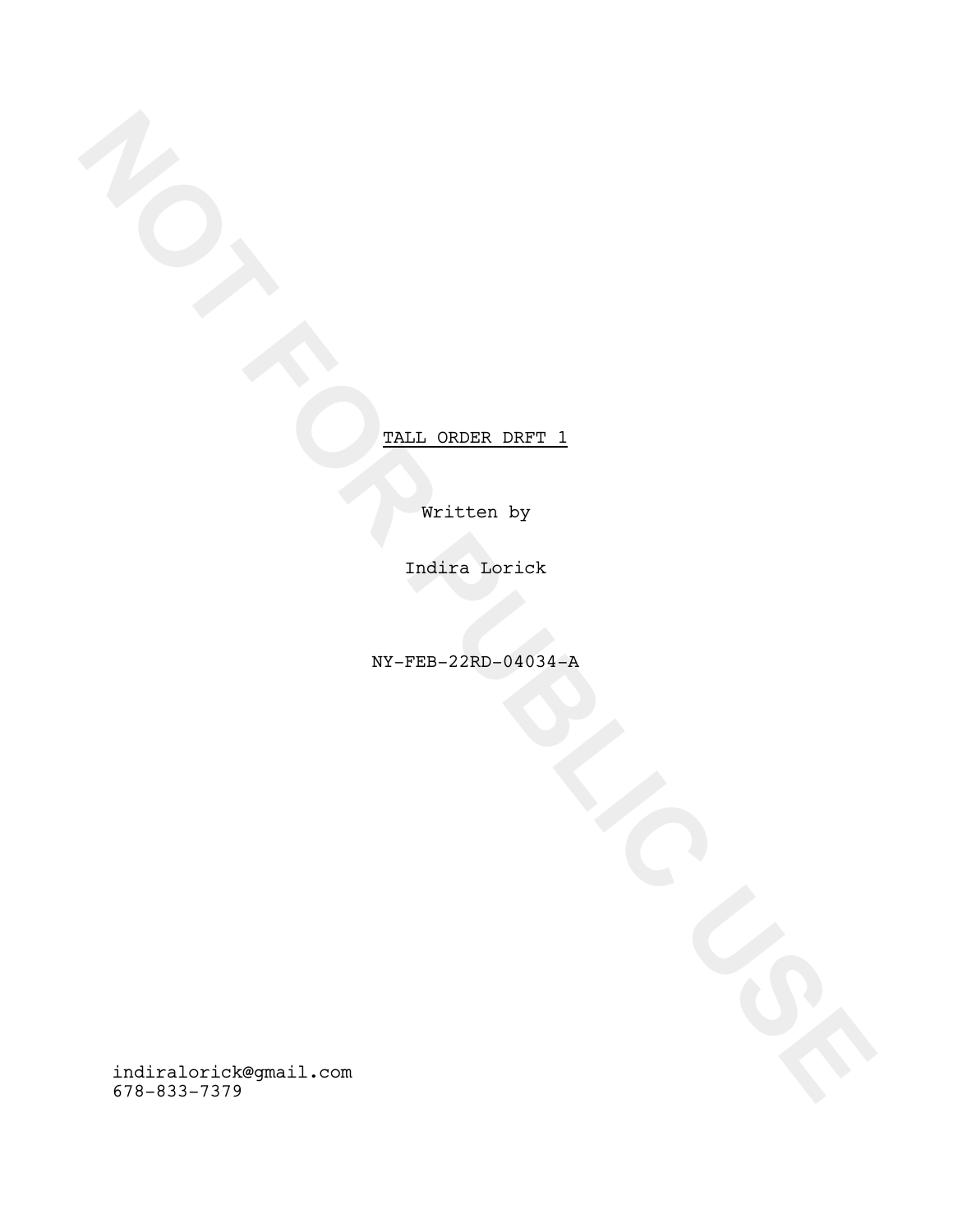INT. BAR - NIGHT

A woman, LEILA, enters and walks over to the bar where her date, RODRIGO, is sitting.

# LEILA

Rodrigo?

Rodrigo stands and towers over the young woman. He smiles gently.

## RODRIGO

(extending hand) Yes, hi, you must be Leila.

### LEILA

Hi! Yes, pleasure to meet you. I hope you weren't waiting long.

# RODRIGO

The Monday Control of the barrass of the barrass of the states and where her during Rodrigo?<br>
Rodrigo?<br>
Rodrigo?<br>
Rodrigo?<br>
Rodrigo?<br>
Notes are seen the young woman, ite smiles<br>
gently, whereast over the young woman, ite s No, I only just arrived. Please. Sit. I hope I didn't squeeze your hand too hard. It's always so hard to gauge how tight one should squeeze. Great shoes, by the way. That's always a task for me. (pointing to feet) Size 17.

LEILA

Wow! That's...promising. And no, you're fine. Perfect squeeze.

RODRIGO

Good, good. I really have to keep an eye on that sometimes.

## LEILA

(laughing lightly) I must say, Rodrigo, I am pleasantly surprised. I don't usually have much luck on these things.

# RODRIGO

Me either.

#### LEILA

Oh, that can't be true! You're so handsome and so tall. Women *love* tall men.